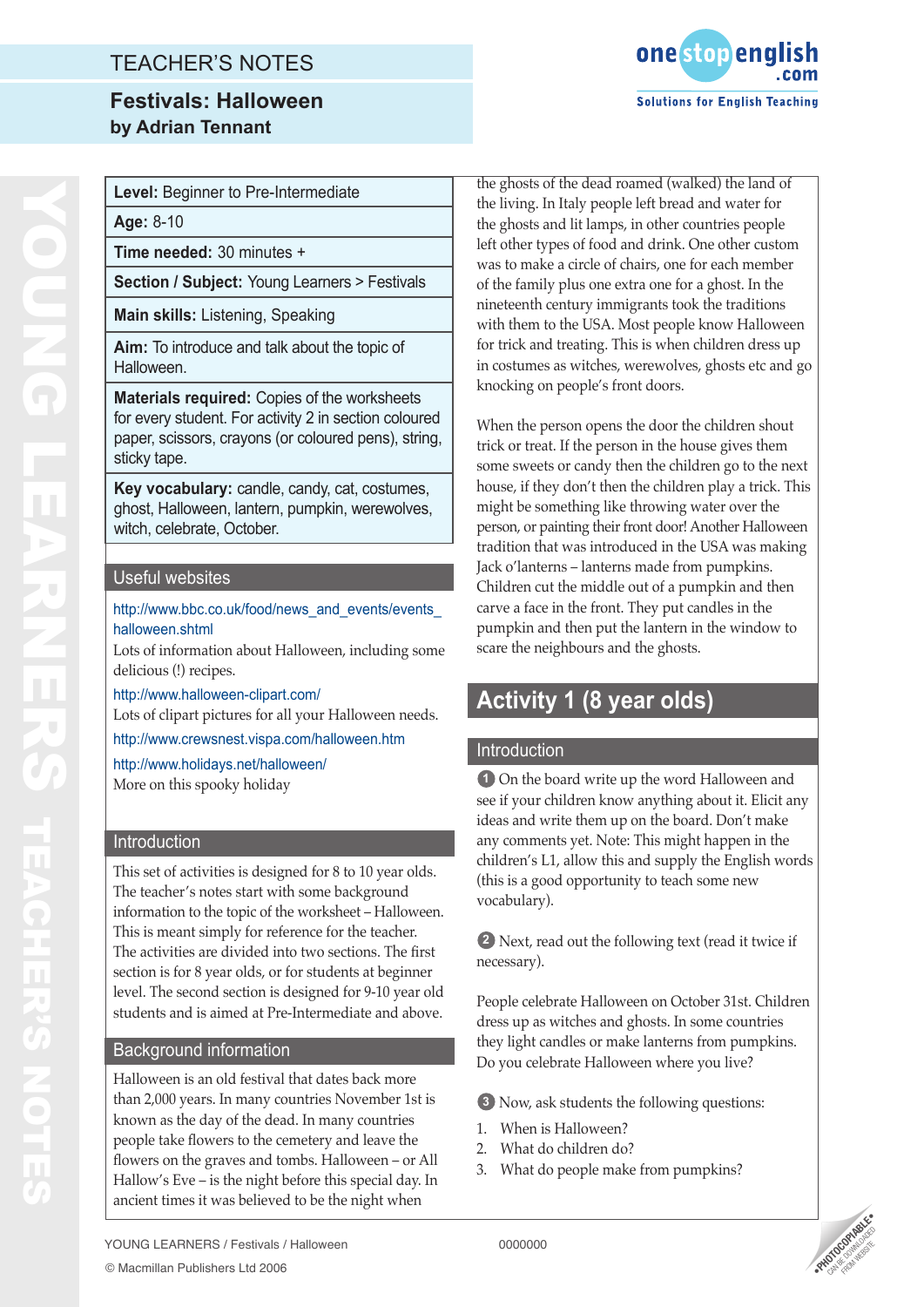# TEACHER'S NOTES

## **Festivals: Halloween by Adrian Tennant**

### Main activity

**Note:** For this activity it would be nice to have coloured paper, scissors, crayons (or coloured pens), string, sticky tape.

**1** Put students into small groups or pairs and ask them to choose one of the following: a witch, a were wolf, a ghost.

**2** Tell them to draw or design a mask. It should be big enough to cover their face (A4 or slightly bigger). Monitor and help where necessary.

**3** Once they have designed the mask they can make one for each student in the group. If you have got the necessary materials they could do this in class, other wise ask them to do it for homework.

**4** In the next class ask the students to bring in their masks. Hand out a copy of worksheet 1 and ask them to complete the sentences which start I …monitor and help where necessary.

**5** Next, put the students in pairs (and get them to wear their masks if possible) and tell them to read their sentences to their partner. He/she should then complete the sentences that start he/she …

# **Activity 2 (9 - 10 year olds)**

### Introduction

© Macmillan Publishers Ltd 2006

**1** Put the students into small groups and ask them to look at the questions on worksheet 2. Ask them to talk about the questions together. Monitor and help where necessary.

**2** Ask a few students to report back on their group discussion.



#### Main activity

**1** Either read out the text about Halloween and ask students the questions (see introduction for 8 year olds) or hand out the worksheet and get the students to read the short text before you ask them the ques tions.

**2** Next, put the students in pairs and hand out a copy of worksheet 2 to each student or pair of stu dents and ask them to do the wordsearch.

**3** Once they have completed the wordsearch, you could ask the students to draw pictures of some of the words (this is often a good way of checking they understand the meaning, as well as it being a fun activity).

**4** Check that everyone has found the words (you could use the OHP for this – photocopy a copy of the wordsearch onto a OHT – Overhead Transparency – and mark the words on it). (**Note:** Don't worry too much if students use their first

language during group discussion. When they report back to the class encourage them to use English as much as possible).



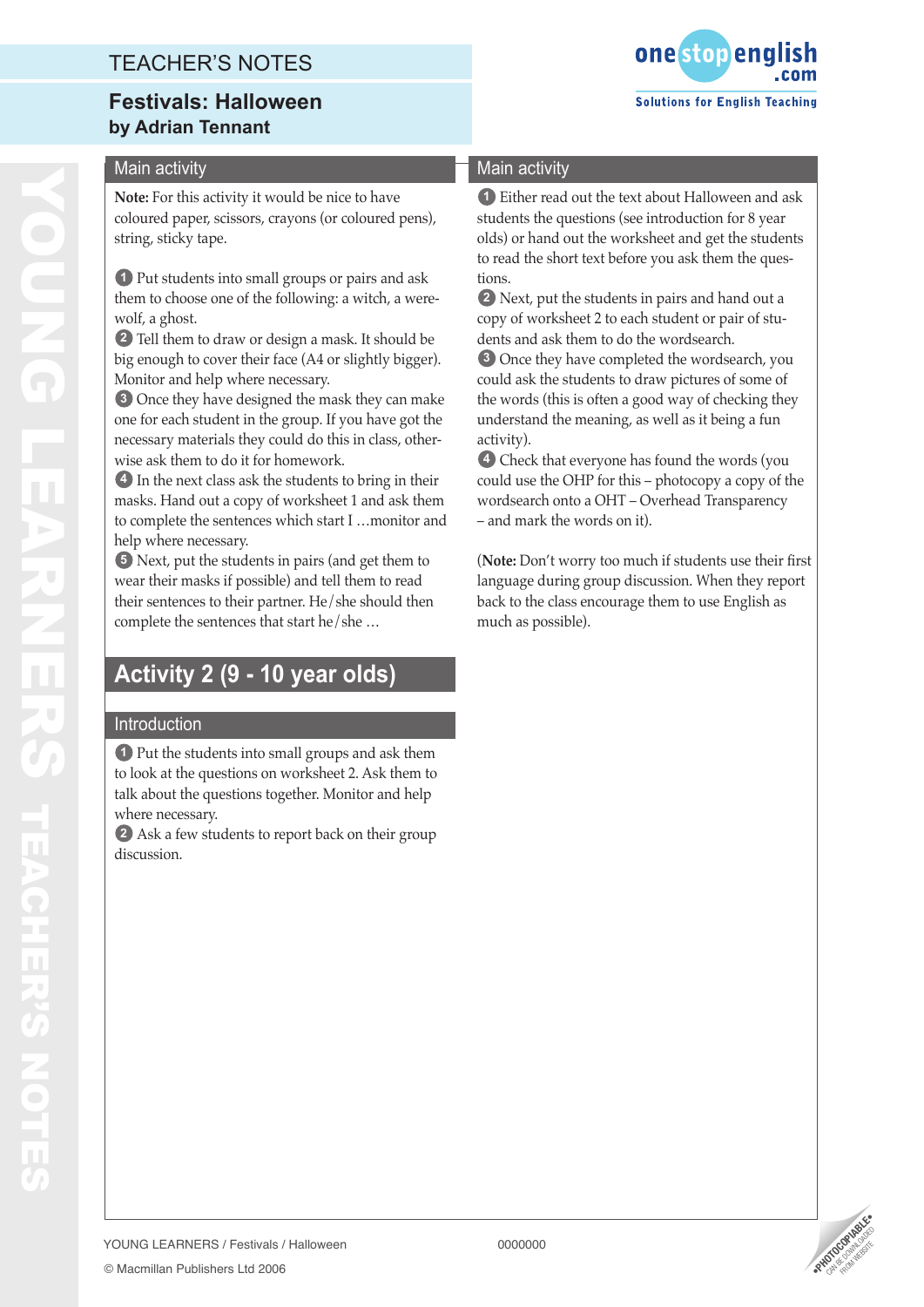# WORKSHEET 1

## **Festivals: Halloween by Adrian Tennant**



| I am a      |  |
|-------------|--|
| I live in a |  |
| I eat       |  |
| I like      |  |

| He/she is $a_{}$  |  |
|-------------------|--|
| He/she lives in a |  |
| He/she eats       |  |
| He/she likes      |  |